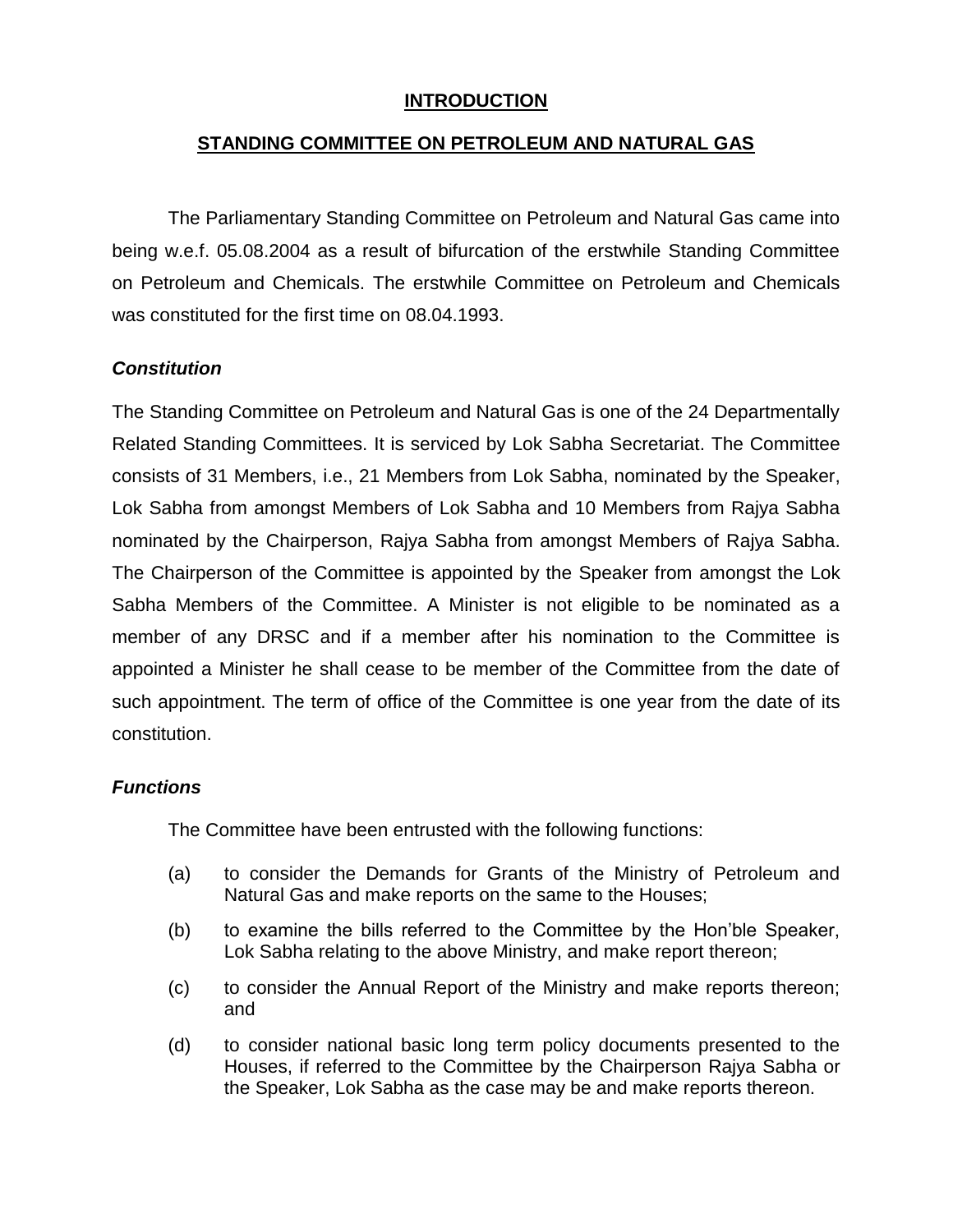# *Working Procedure relating to consideration of Demands for Grants*

Every year, after the general discussion on the Budget in the House is over, the Houses are adjourned for a fixed period. The Committee consider the Demands for Grants of the Ministry under their jurisdiction during the aforesaid period and submit their report within the given time frame. The Demands for Grants are considered by the House in the light of the Report of the Committee.

## *Procedure Relating to Consideration of Bills.*

The Committee consider only such Bills introduced in either of the Houses as are referred to them by the Speaker, Lok Sabha or the Chairperson, Rajya Sabha, as the case may be. The Committee consider the general principles and clauses of the Bills referred to them and make Reports thereon within the given timeframe.

#### *Examination of Annual Reports*

Besides consideration of Demands for Grants and the Bills referred to them, the Committee may select other subjects for examination on the basis of Annual Report of the Ministry within the jurisdiction of the Committee.

#### *Reports and Minutes*

The Observations/Recommendations of the Committee on subjects examined are contained in their Reports which after adoption by the Committee and factual verification (of Narration portion only) by the Ministry concerned, are presented by the Chairperson and authorised Members to the respective Houses. Minutes of sittings of the Committee are also presented to the Houses along with Reports. The Standing Committee on Petroleum and Natural Gas have presented 115 Reports\* upto 16th Lok Sabha.

#### *Action Taken Reports*

In respect of Reports on Demands for Grants and other subjects, the Ministry concerned is required to take action on the Recommendations contained in the Report and furnish action taken replies thereon, within three months from the date of